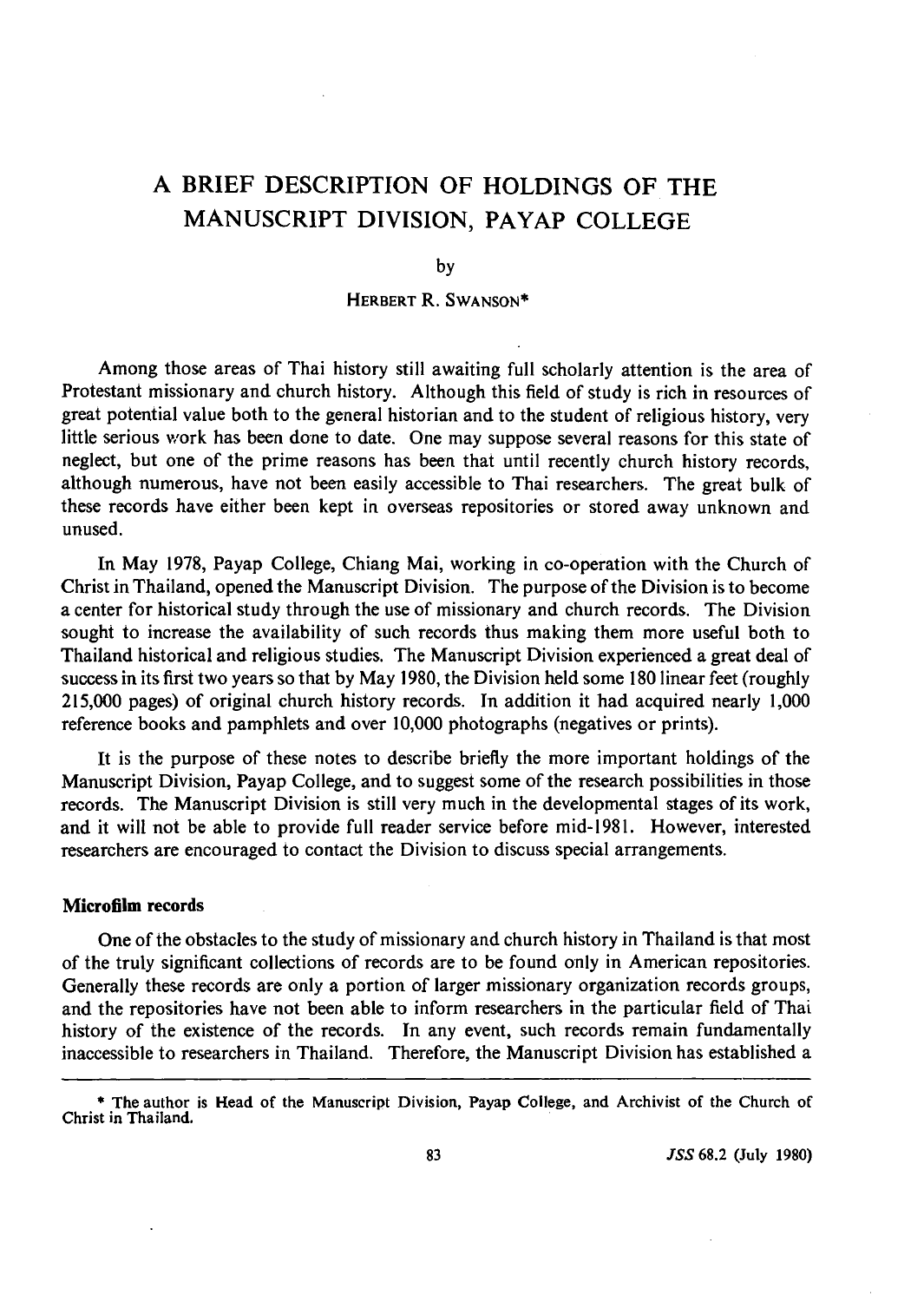program of acquiring microfilm copies of relevant records where such are available. By June 1980, the Division held the following microfilm records.

*American Board of Commissioners for Foreign Missions (1831-1849).* These records include eight reels the originals of which are located at the Houghton Library, Harvard University. The ABCFM was the first established missionary organization in Siam, and included in these records are correspondence and reports from Bradley, Caswell and the other members of the mission. These records represent the home office files of the ABCFM. There are some financial records and printed matter. These records are an invaluable source of data not only for missionary history but also for Thai political, economic, social and religious history.

*American Baptist Foreign Missionary Society (1833-1900).* These records include four reels of microfilm containing primarily correspondence and reports by Dean, Smith, Jones and the other Baptist missionaries. These records are spread out over a greater time span than are those of the ABCFM, and they contain important records of the work of the Baptists especially among the Chinese in Bangkok. Since Baptist work began almost at the same time as that of the ABCFM, these records form an important complement to the latter. The originals are housed at the American Baptist Historical Society library in Rochester, New York, USA.

*The Bradley Papers (1800-1873).* This collection of four reels includes two reels of the personal papers of Dan Beach Bradley, including correspondence (calendar of correspondence is available) and two smaller reels that contain portions of Bradley's journal and Emelie Royce Bradley's diary. The original manuscripts are at the College Archives, Oberlin College, Oberlin, Ohio, USA. As these papers span the entire life of Bradley and his work in Thailand they provide a wealth of material about Bradley and his family, about mission work and about political and social conditions in Thailand.

The above three records groups comprise the records of virtually the first generation of missionaries in Thailand and include materials for some of the most influential and most famous of the missionaries. In addition to these three sets of microfilms, the Manuscript Division has ordered four reels of microfilm containing records of the Siam Mission of the American Missionary Association (1850-1893). The bulk of these records consists of letter reports sent by Bradley and his co-workers in that mission. The originals are housed at the Amistad Research Center of Dillard University, New Orleans, Louisiana, USA.

The Board of Foreign Missions, Presbyterian Church in the United States of America *( 1840-1910).* This records group consists of 12 reels covering the work of the largest and most sustained missionary organization to have worked in Thailand prior to World War II. A wide range of types of records are included: correspondence, official minutes, various types of reports, financial reports and printed matter. Unlike the above mentioned records groups, the work of the Presbyterians was not confined to Bangkok, hence these reels contain records from various parts of Thailand. Nearly all of the missionaries serving in these years are represented, including House, McGilvary, McFarland, Matton, McDonald, J. Eakin and Wilson. Significant subjects include the development of schools and hospitals in several parts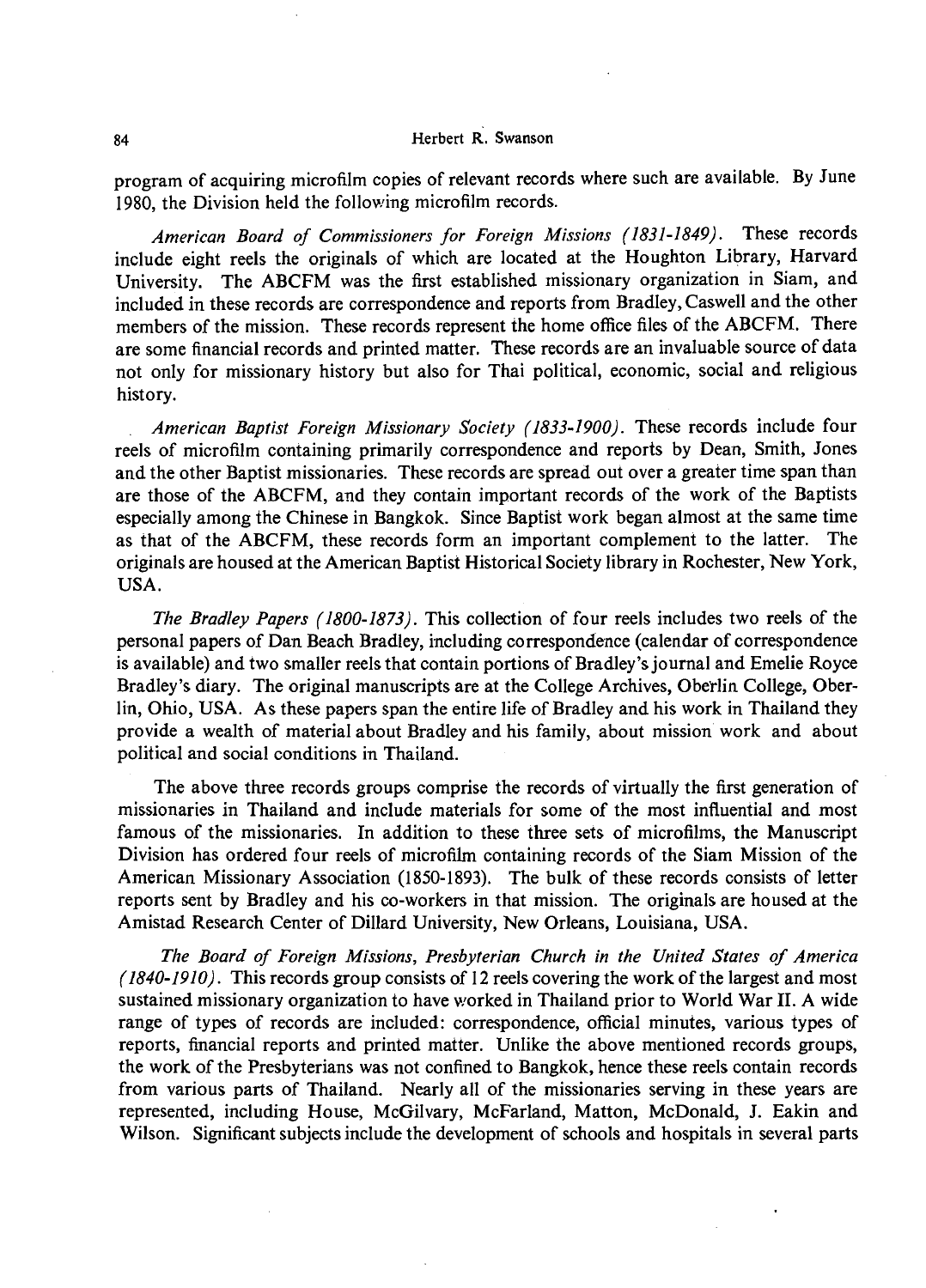of Thailand, the opening of the mission in Chiang Mai, the basic beliefs and hopes of the missionaries, the slow growth of Thai Protestantism as well as a great deal of material on social and religious topics. All correspondence on these reels is indexed, making it one of the most convenient to use records groups on microfilm that is found at the Manuscript Division.

## **Original records**

For records of nineteenth century mission and church work, the Manuscript Division must rely primarily, but not entirely, upon microfilmed records. The vast majority of records on deposit at the Division come from the twentieth century of which a significant amount are post-World War II. For a variety of reasons pre-War records are scarce in Thailand. These reasons include: loss of records during World War II; periodic shipment of missionary records back to the United States; improper care and storage of existing records; and the relatively small number of Protestants and their organizations prior to the War.

The archival holdings of the Manuscript Division fall into two categories: Archives of the Church of Christ in Thailand, and Payap College Archives. Each of these archival groups is under restriction. CCT Archives records are under restricted access for a period of 35 years from the date of their origin. A document written in 1950 may not be used until 1985. This restriction does not apply to printed matter, nor to records that were reproduced for general distribution. The Payap archival material has a similar restriction for 25 years after the document originated.

# (a) *Archives of the Church of Christ in Thailand* (CCT)

The CCT Archives contains a wide variety of records originating from several different types of institutions. Records held in the CCT Archives fall into two general groupings: records of missionary organizations affiliated with the CCT; and records of institutions, organizations, committees, projects and administrative units of the CCT itself.

*The Records of the American Presbyterian Mission ( 1845-1979).* This records group totals some 50 linear feet (101 document boxes). It is divided into three series: (i) rare documents file and pre-World War I records of the Siam and the Laos Missions (2 boxes); (ii) pre-World War II records (15 boxes); and post-War records (84 boxes). Virtually every type of record is represented in this group including correspondence, minutes, reports, circulars, letters, financial records, building and property records, printed matter, and the like.

The mission's rare document file includes two holograph letters of H.M. Rama IV, early records from Bradley, the original minutes for the First Presbyterian Church of Chiang Mai ( 1868-1886), copies of U.S. diplomatic correspondence (1911), and other items. The inter-war records consist entirely of the files of the various Executive Secretaries of the Siam Mission, most notably Paul Eakin. The post-War records are drawn primarliy from the mission executive of the post-War era, Dr. Horace Ryburn.

In a sense, these records form a continuation of the Presbyterian microfilm reels mentioned above. However, the point of origin differs in that those records are from the files of the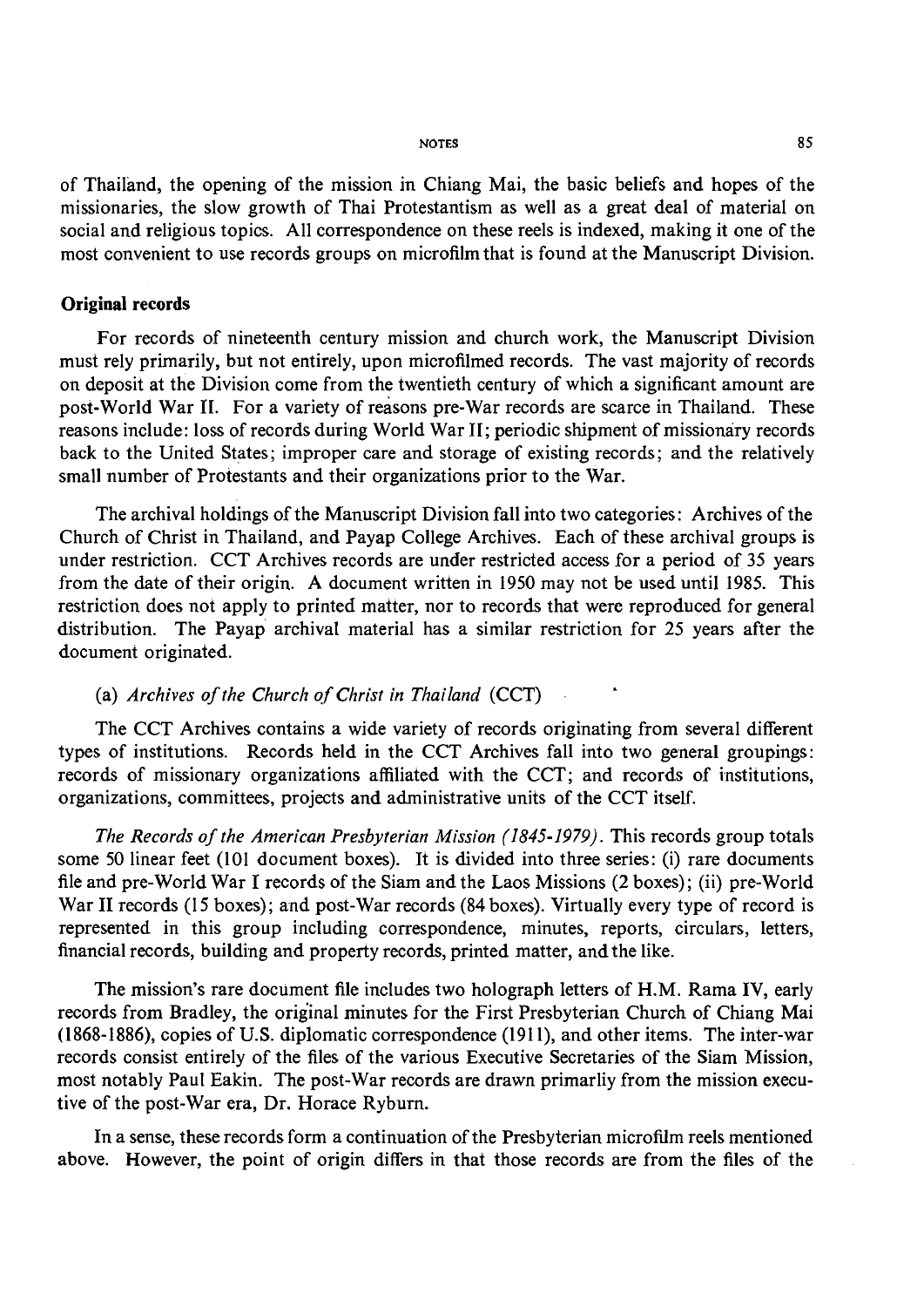## 86 Herbert R. Swanson

Board offices in New York City, while this records group consists of the on-the-field records of the missionaries themselves. These American Presbyterian Mission records display virtually every facet of Presbyterian work after 1930, and are a rich source of correspondence and reports. They include a great deal of material on the birth and the growth of the Church of Christ in Thailand, on the development of Protestant schools and hospitals, and on the work of the individual missionaries. Field and home office relationships are well documented as are the roles of key figures in the mission. The post-World War restoration of missionary activities is prominently displayed, as are the differing strategies of the mission after the War. Included in the records group are 442 photographs dating well back into the nineteenth century. Many of the photographs are portraits of the various missionaries.

*The Records of the United Christian Missionary Society ( 1934-1979).* This records group totals 4 linear feet (10 boxes) of records consisting of three basic series: (i) correspondence related to the visits of people from overseas (1 box); (ii) UCMS work at the Sangkhlaburi Mission Station; and (iii) UCMS work in Nakhon Pathom. These last two series are roughly the same size. Although this is a small records group, it contains a sizeable amount of correspondence and reports, and provides important documentation regarding two aspects of missionary work in Thailand.

*The Records of the Thailand Baptist Missionary Fellowship (ca. 1953-ca. 1975).* As of June 1980, these records had not yet been fully processed for scholarly use. They form a special case in the CCT Archives in that they are under only a 15-year instead of 35-year restriction. They comprise 10 linear feet (30 boxes and I other volume). These records have a significant proportion of correspondence and reports, and came to the Division in unusually complete and well-kept form. Among significant contents are records of Baptist work among the hill tribes particularly in northern Thailand and at Sangkhlaburi. This records group also contains good files for inter-mission co-operative activities such as the Union Language School in Bangkok.

These records originated in the office of the field secretary and the field treasurer of the Fellowship. They are primarily the records of the American Baptist Mission prior to its expansion to include Swedish, Australian and other Baptist national groupings which expansion took place in the early 1970s.

The second major division of the CCT Archives includes those records originating from official CCT institutions and activities. Since the Church of Christ in Thailand was founded only in 1934, these CCT records contain very few items from before World War II. The great bulk of the records date from 1960 to the mid-1970s. In nearly all cases, it is expected that records groups currently held by the Manuscript Division will receive regular additions thus increasing their completeness and usefullness to historical researchers. In June 1980, the CCT began working on a comprehensive archival policy towards that end.

*Records of the Church of Christ in Thailand ( 1934-1979).* This records group totals 23 linear feet (54 boxes) being divided into four series: (i) Office of the General Secretary (33 boxes); (ii) Division of Social Welfare (6 boxes); Office of the Treasurer (3 boxes); and Office of Property (12 boxes). Although the majority of these records are in Thai, both the General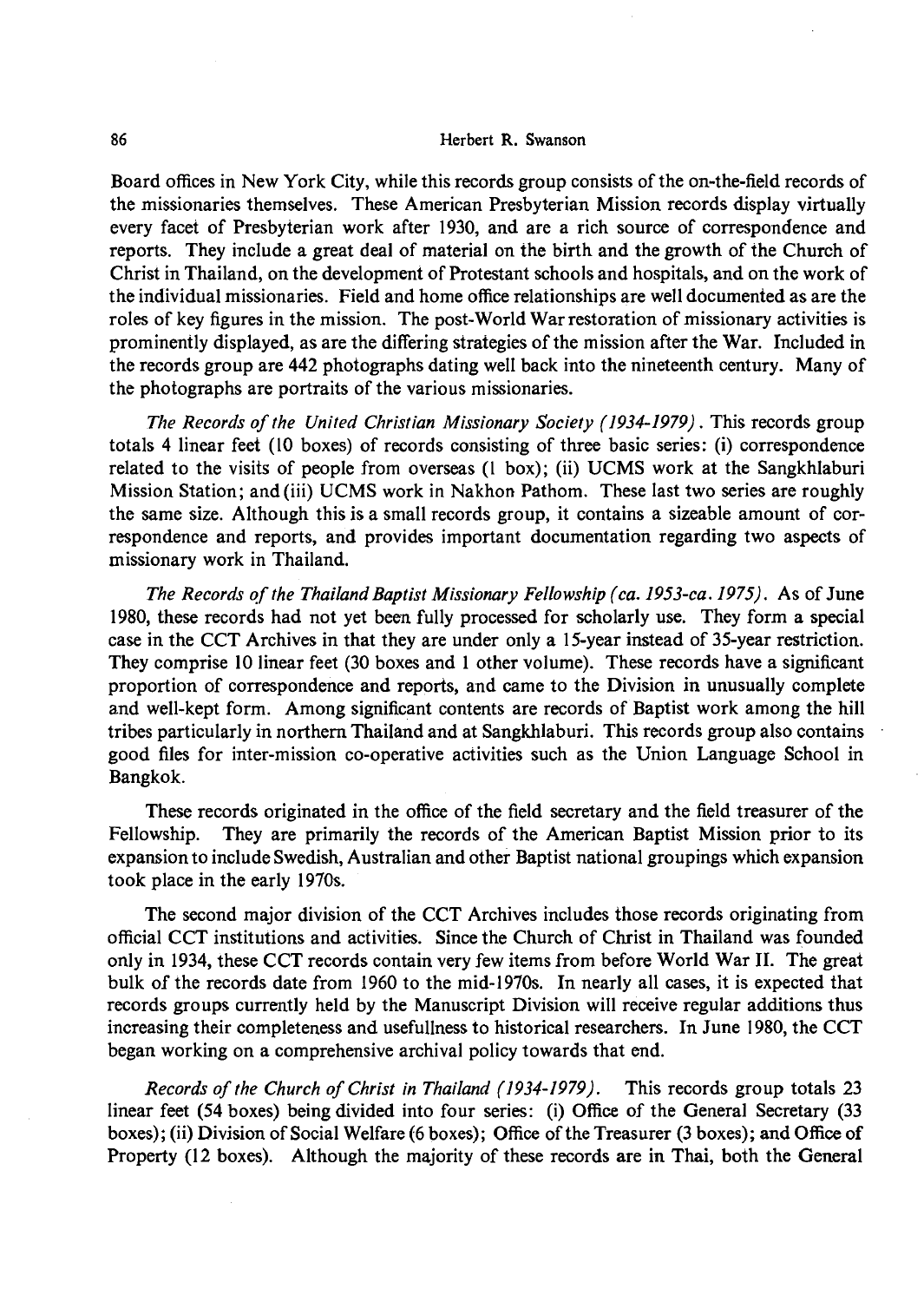#### NOTES 87

Secretary's and Property Office's files contain large amounts of English language material. In the case of the General Secretary, these materials are primarily correspondence and other records relating to the ecumenical relations of the CCT. In all, printed matter and reproduced minutes and reports form a significant proportion of the total records. Most of the materials date from 1959 to 1976.

Significant themes include the work of Christian schools and hospitals, the structural development of the CCT, CCT attempts at social witness, and the continuing influence of missionaries in the work of the denomination. These records are less apt to reflect social and political conditions in Thailand than are the earlier missionary records. Also included are a large number of negatives (over 3,000) showing various aspects of church activities.

By June 1980, the Manuscript Division had fully processed and prepared for research use six other CCT Archives records groups. they are as follows:

*Records of the First.District (1933-1979).* The First District is headquartered in Chiang Mai. These records include 7.5 linear feet (16 boxes) of materials.

*Record of the Fourth District ( 1933, 1947-1979).* The Fourth District centers on Phrae, and these records include 1 linear foot (3 boxes) of materials,

*Records of the Women's Division (1949-1980).* These records include 1.5 linear feet (4 boxes) of materials.

*Records of the ·Lamp of Thailand {1971-1978).* These records include one linear foot (3 boxes) of materials.

*Records of the Christian Association/or Students in the North (1961-1978).* These records include 1 linear foot (3 boxes) of materials.

*Records of the Church Development and Renewal Project-Chiang Mai Office ( 1975-1978).*  These records include 7.5 linear feet (16 boxes) of materials.

In all six of these records groups, printed matter and records reproduced for distribution tend to predominate. However, each group contains some important correspondence, most notably the First District. Each records group is very useful towards grasping some aspect of the over-all work of the CCT. In addition to these fully processed and prepared records groups, the Manuscript Divison holds a number of non-processed records groups including: CCT Music Committee; Division of Education; District Three; District Thirteen; Wattana Church (Bangkok); Petburi Church; CCT Youth Department; and the Udom Center. The records of the Petburi Church deserve special note as they form one of the oldest and most complete continuous local church history files in Thailand. The records of that congregation includes the original minutes of the church dating back to its founding in 1863.

## b) *The Payap College Archives*

The Manuscript Division is the Official archives for Payap College. Since Payap College was founded only in 1974, the primary task of the Division in relation to College records is to prepare for the timely transfer of records as they become non-current. Nevertheless, the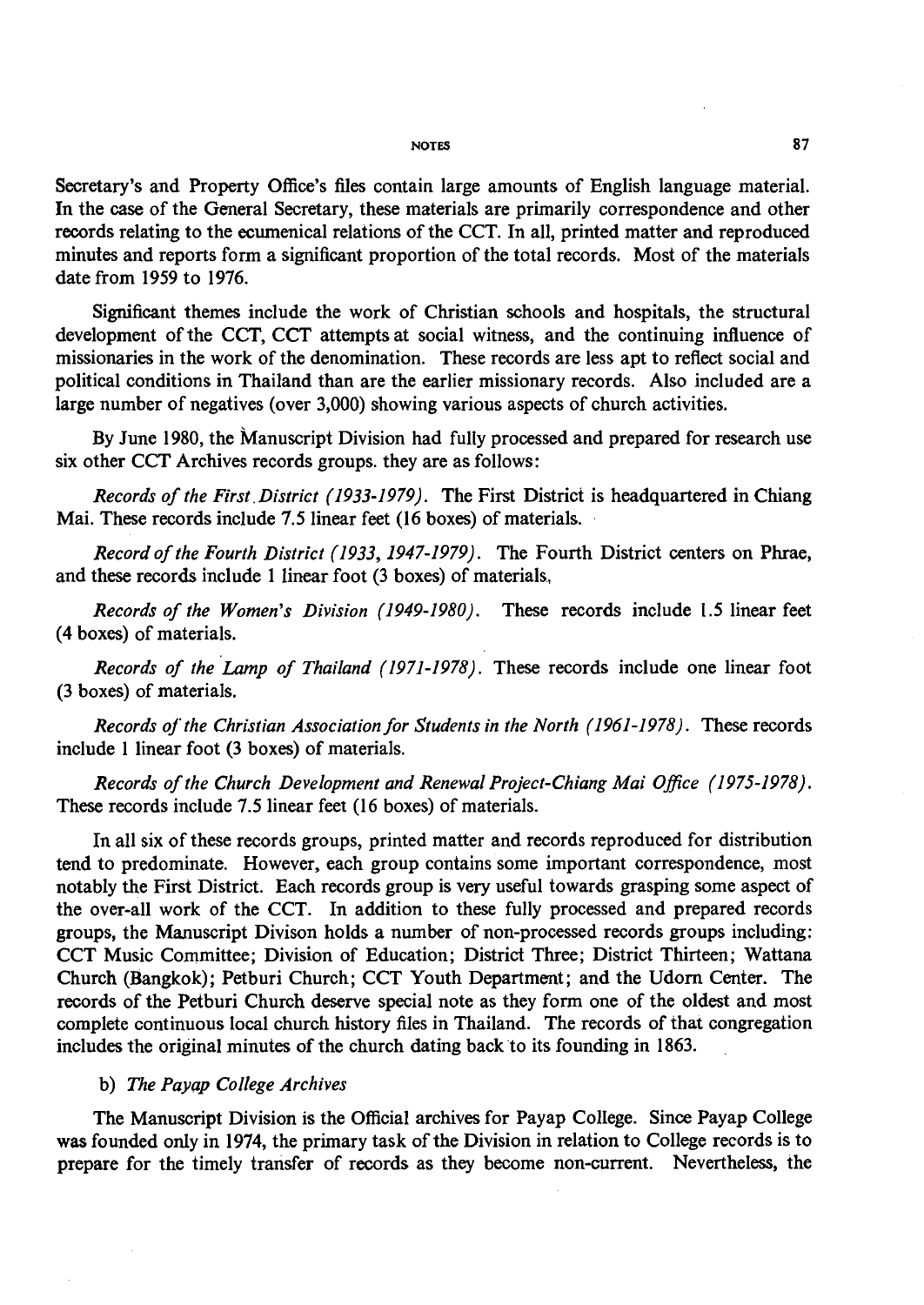Manuscript Division has already accessioned two very important records groups belonging to the College archives.

*The Ashmum Photograph Col/cetion ( 1974-1980}.* The photographs in this collection were taken by the official College photographer and by other College officials. They number some 5,000 to 6,000 photos and negatives covering nearly the entire span of College activities since before classes opened in 1974. This collection provides excellent photographic evidence and information for Payap College, giving an outstanding visual record of the earliest years of Payap.

*Records of the Thailand Theological Seminary (ca. 1955-ca. 1975).* In 1979 the Thailand Theological Seminary was merged into Payap College and became the McGilvary Faculty of Theology. Most of the files from the Office of the President of the seminary were transfered to the Manuscript Division. The unprocessed records group included some 10 linear feet (22 boxes) of records including significant amounts of correspondence, reports and minutes. This records group provides excellent insights into the issues and strategies of Protestant theological education. As many present and future leaders in the Church of Christ in Thailand are graduates of the seminary, these records form one set of evidence regarding the training and the ideas of church leaders.

In addition to the CCT Archives and the Payap Archives, the Manuscript Division is the repository for a number of collections of personal papers and collections of photographs. While most of these collections are fragmentary at best, they do provide further insights into the work of the church in Thailand. Most notable of the photograph collections are the McFarland Family Photographs (78 photos), the Thailand Theological Seminary Church History Project Photographs (80 photos), and a collection given by Dr. K. E. Wells (96 photos). In all three cases, there are fine old photographs dating back into the nineteenth century and giving interesting visual insights into missionary and church work in Thailand.

# Oral history interviews

Even though the Manuscript Division has attempted to augment its manuscript holdings with microfilmed records from overseas, researchers in Thai church and missions history still face the obstacle of lacking adequate records for various periods and places. Another reason for this lack of records is that in earlier times the importance of keeping files and records was generally little understood. As a result, records sometimes do not exist precisely because they were never kept in the first place. Especially in the period prior to World War II the missionaries tended to be dominant in the keeping of records. The voices of Thai leadership and the average church members tended to be muted and fragmented. Thai records of the Thai Christian experience and history were relatively few and far between.

With the assistance of seed funding and staff assistance from the Dhamma Logos Project, the Manuscript Division began a church oral history project in 1979, the purpose of which was to try to use human memory to fill in some of the gaps in the written records. Although oral history interviews have a limited factual value and need to be used carefully, the Division has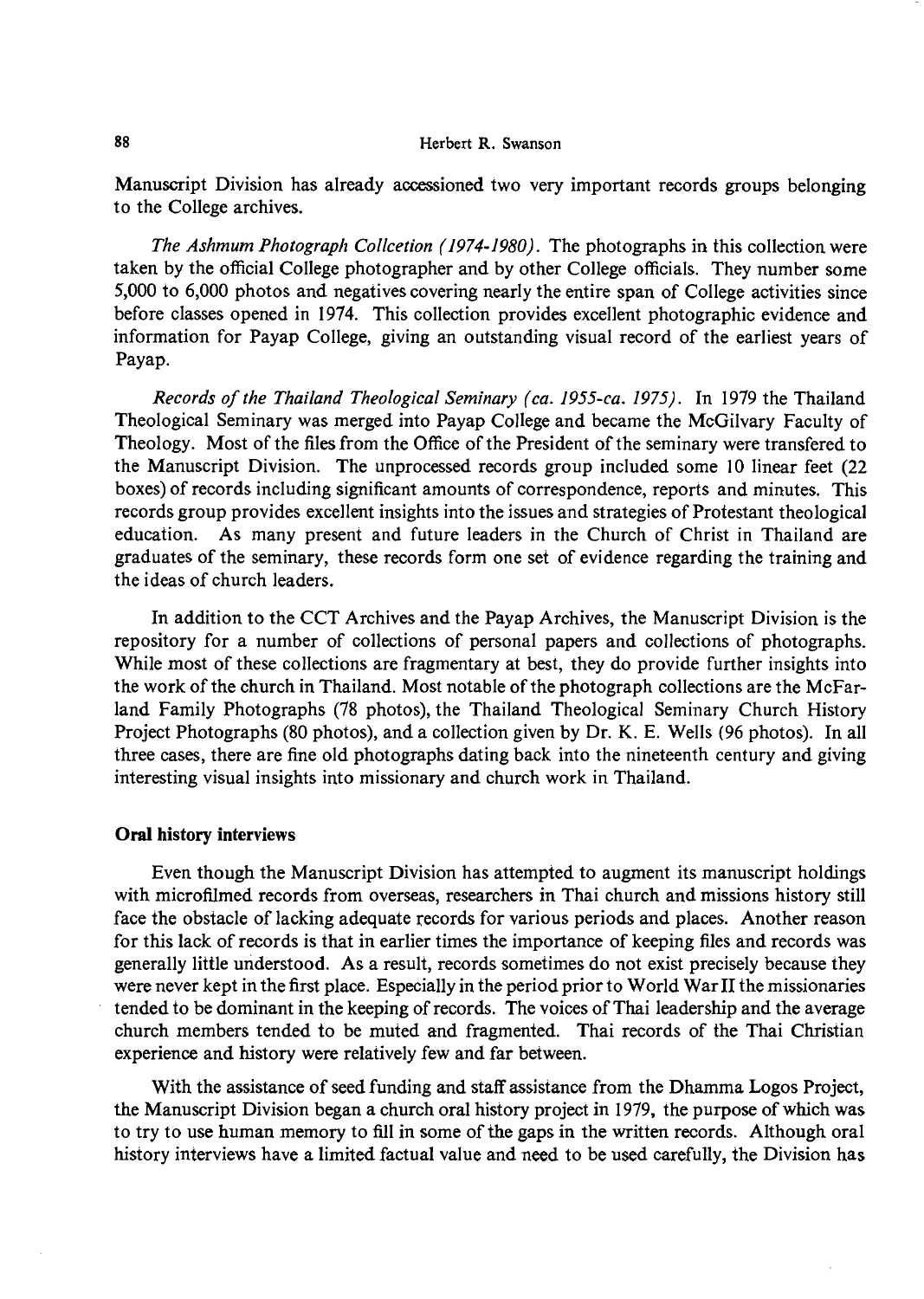found that these interviews provide an insightful, occasionally colorful picture not only of church history but also of Thai social history.

As of June 1980, the Division had conducted exactly 100 oral history interviews, 86 of which were in Thai and 14 of which were in English. The majority of those interviewed were individuals who had taken a leading role in church activities although in a few cases the individuals were elderly individuals who had been witness to important events. The English language interviews were with missionaries most of whom have retired from the Thailand field. The Manuscript Division is transcribing as many of the interviews as possible, but for the moment nearly all of them are available only on tape. Finding aids are available for each set of interviews. The length of interviews varies considerably but an 'average' interview would amount to between two and four hours of taping time.

## **Reference materials**

Other than records groups, photographic collections and oral history recordings, the Manuscript Division also holds approximately 1,000 reference items divided into three categories: (i) reference books; (ii) reference pamphlets and booklets (defined as any published item too small or too flimsy to be placed unprotected on the shelves; and, (iii) individual manuscripts including some xerox copies of original manuscripts. While some of the books and pamphlets held by the Division will be found in other libraries, many of the Division's reference volumes are in that sense unique. The Division attempts to collect as wide a range of Christian literature as possible whatever its source or literary merit. Thus, the Division's reference collection includes many small items and scripture portions that have otherwise been largely ignored. The aim of the Division is to build up as representative a collection of Thailand Christian reference materials as possible both for the purposes of historical research and for future theological and cultural studies.

The Division holds a number of rare books on Thailand church history including Gutzlaff's *Voyages* (1833), Cort's *Siam, Heart of Farther India* (1886), MacDonald's *Siam* (1871), and Bakus (ed.), *Siam and Laos* (1884). The Division also has copies of more recent but often difficult to locate books such as McGilvary, *A Half-Century Among the Siamese and the Laos*  (1912), Freeman, *An Oriental Land of the Free* (1910), and Dodd, *The Tai Race* (1923).

Of particular significance are the several copies and editions of Northern Thai Bibles, Scripture portions, hymnals, and books acquired by the Division primarily from the church history project formerly conducted by the Thailand Theological Seminary. All of these items were printed at the old Mission Press in Chiang Mai and go back to the nineteenth century. Northern Thai language holdings of the Division also include various issues of *Sirikitisap,*  held to be the first news publication in the north, which was published by the Presbyterian mission. These various issues date from 1913 to 1920.

Also of note is the Division's complete set of the *Laos News* published as the quarterly news magazine of the Laos Mission, the northern mission of the Presbyterians, and issued from 1904 to 1919. This is an invaluable source for missionary and church work, and for historical developments in northern Thailand.